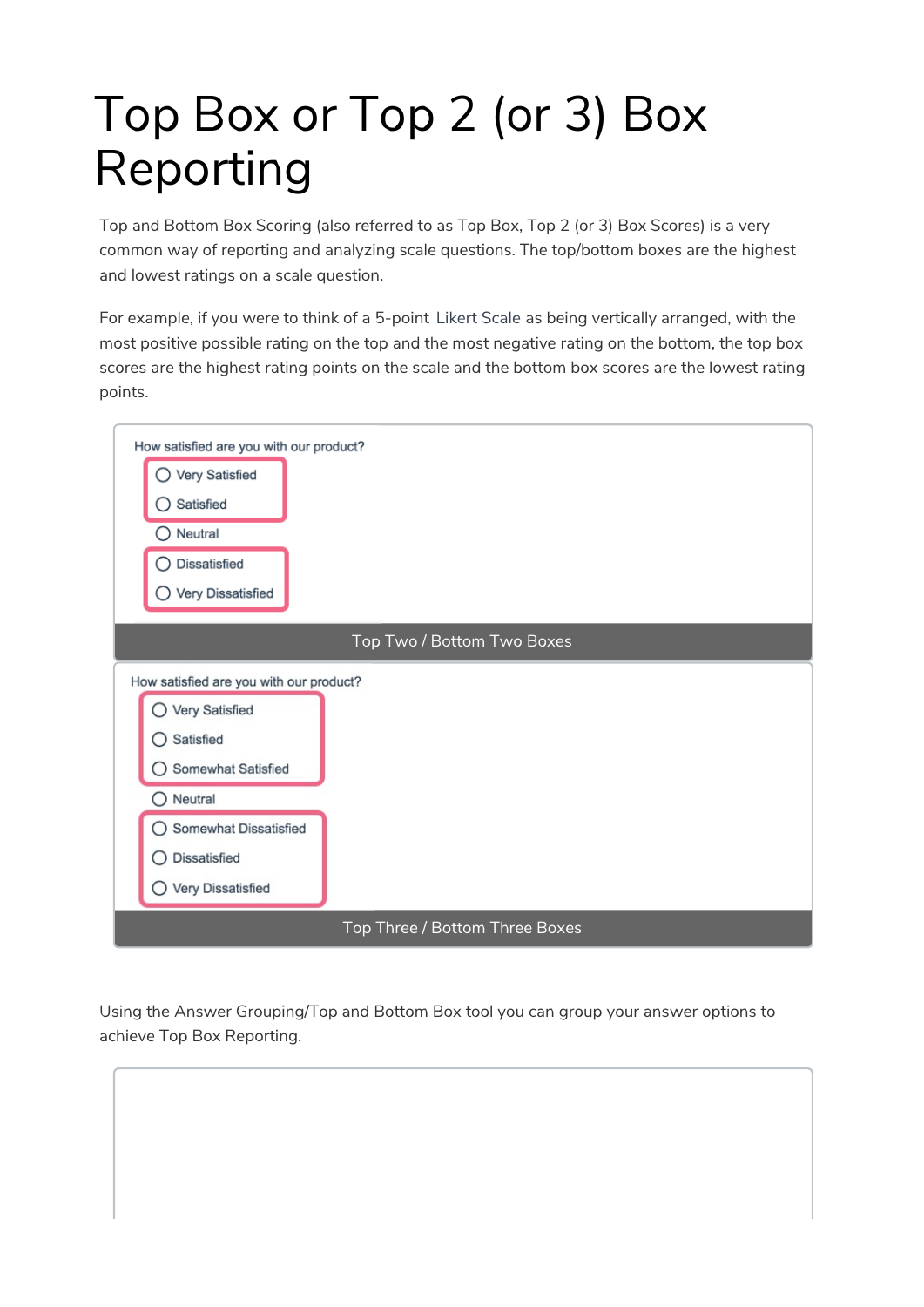

There are two methods for accomplishing Top/Bottom Box Reporting in Alchemer Standard Reports:

- Recommended: Group Answer Options create groups/categories and choose the answer options that fall into each category.
- Alternative: Merge Duplicate Reporting Values automatically combine answer options within a single question that have identical reporting values.

The main benefit of using the Answer Grouping tool over the Merge Duplicate Reporting Values option is that Reporting Values do not need to be duplicated. There are a number of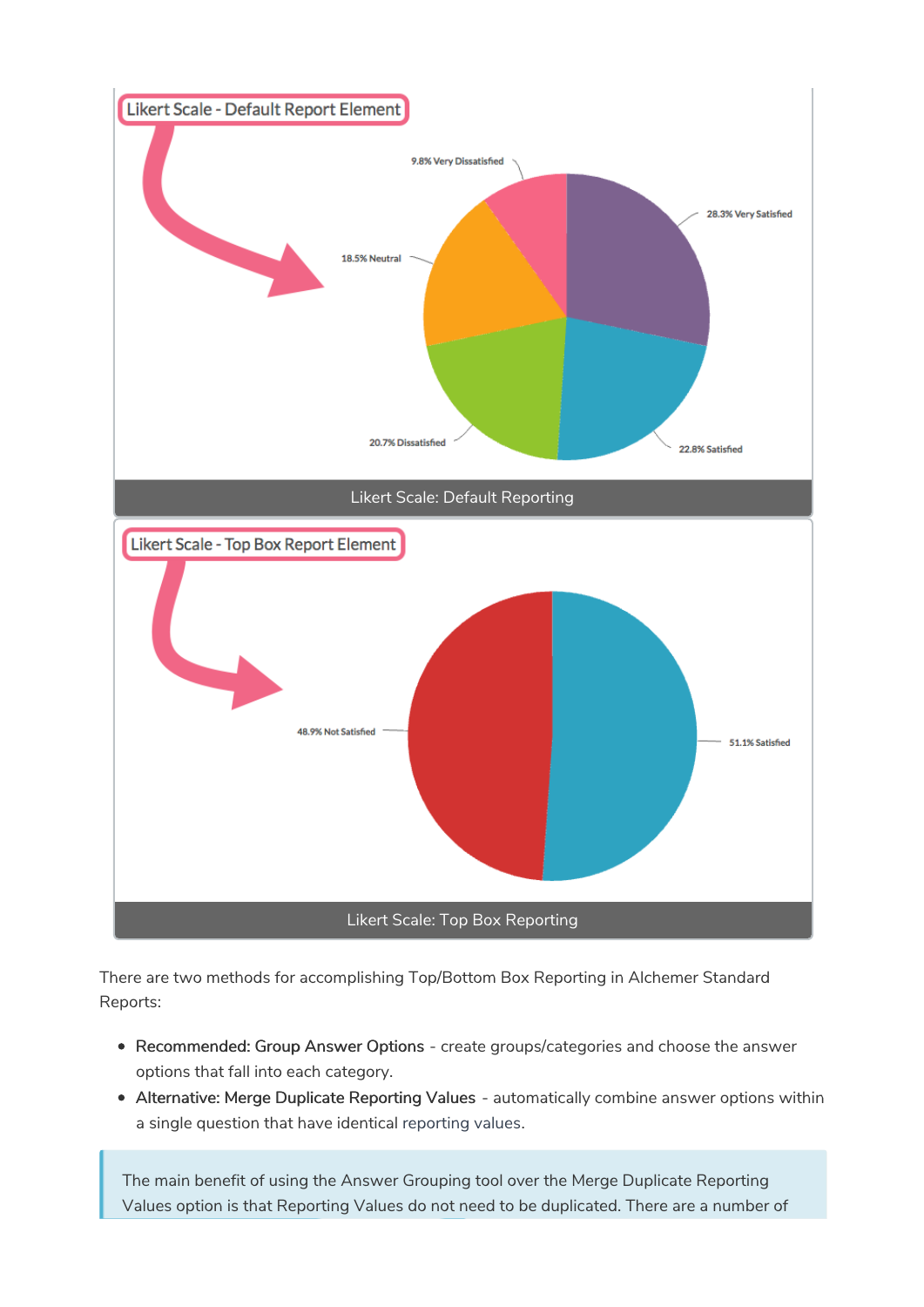## Recommended Method: Group Answer Options

The recommended method for Top/Bottom Box Reporting is to Group Answer Options.

#### Grouping - Compatible Questions

- Radio Buttons
- Radio Button Grid
- Rating (Likert Scale)
- Checkboxes
- Checkbox Grid
- Dropdown Menu
- Dropdown Menu List
- Image Select (single & multi)
- Net Promoter Score®
- 1. Start by building your Rating (Likert Scale) question(s). Though a number of Alchemer questions are compatible with top/bottom boxing, the most common application is for rating questions such as Likert scales.
- 2. When adding your answer options, you may want to define your own Reporting Values. Typically, for rating questions like this, numeric reporting values are assigned. Numeric Reporting Values will allow you to take advantage of a number of Standard Report statistics for the question.

| Multiple Choice Options |                        | <b>Common Answer Library</b> | <b>Advanced Option Settings</b> |
|-------------------------|------------------------|------------------------------|---------------------------------|
| <b>OPTION</b>           |                        | REPORTING VALUE              |                                 |
| Very Satisfied          |                        | 5                            | 1 面<br>P                        |
| Satisfied               |                        | 4                            | 1 面<br>P.                       |
| Neutral                 |                        | 3                            | 1 面<br>P                        |
| Dissatisfied            |                        | $\overline{2}$               | 1 回<br>P.                       |
| Very Dissatisfied       |                        |                              | 1 回<br>P                        |
| + Click to Add Option   | Add "Other","N/A", etc | <b>Paste in Options</b>      |                                 |
|                         |                        |                              |                                 |

- 3. When you are ready to report on your results, go to Results > Reports and create a Standard Report (or access an existing one).
- 4. Locate the reporting element for your Likert Scale question and click Layout & Options.
- 5. Scroll down to the Answer Grouping / Top and Bottom Box section. The None (default) option will be selected.
- 6. Click on the option to Group Answer Options.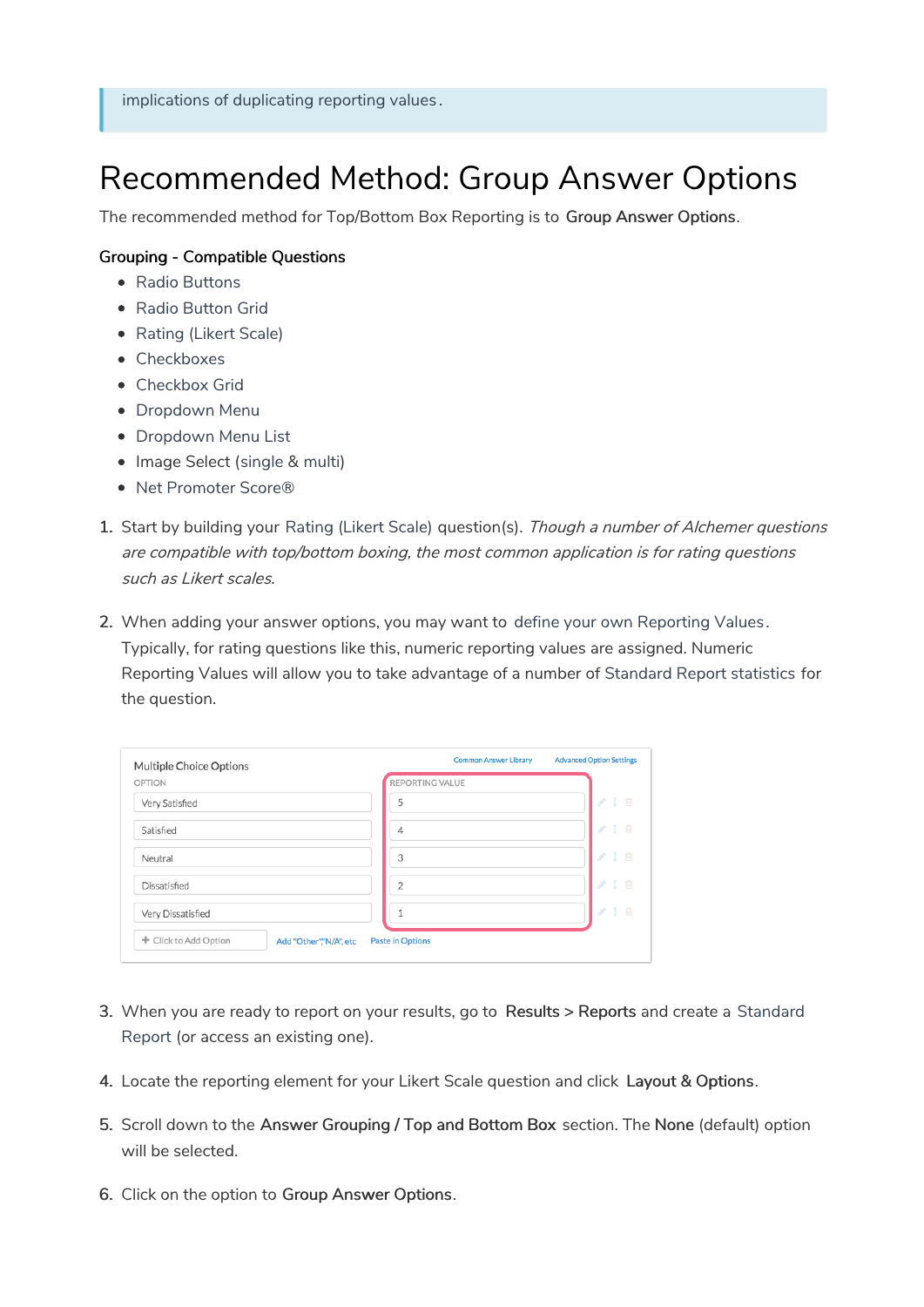- a. You will be presented with a Group Name field. Enter the category name for your Top/Bottom Box here e.g. Satisfied. This name is what will appear as the label on your chart.
- b. Click Edit to select the answer options that will be grouped together for your Top/Bottom Box reporting.
- c. Use the color selector to customize the color for the category. This will be the color of group's the pie slice or bar in the report.
- d. Click to Add Another Group to categorize any remaining items. You can add as many groups as there are answer options in your question (two or three are common). If needed, groups can be rearranged by clicking, holding, and dragging the up/down arrow icon.

| <b>Chart Type</b>                     | Filter | Layout & Options                           |  |
|---------------------------------------|--------|--------------------------------------------|--|
| Answer Grouping / Top and Bottom Box  |        |                                            |  |
| C None                                |        |                                            |  |
| <b>Group Answer Options</b>           |        |                                            |  |
| Merge Duplicate Reporting Values<br>0 |        |                                            |  |
| <b>Order Answers By</b>               |        |                                            |  |
|                                       |        | Number of Responses (Highest to Lowest)    |  |
|                                       |        | O Original Order it Appeared in the Survey |  |
| Alphabetically by Answer Title        |        |                                            |  |
| <b>Chart Size</b>                     |        |                                            |  |
| Small                                 |        |                                            |  |
| <b>O</b> Medium                       |        |                                            |  |

7. Once you are done adding and customizing your groups, make sure to Save your report element.

### Grouping Answer Options Considerations

- Once an option has been added to a group, it cannot be added to another group within the same report element.
- You can add as many groups as there are answer options in your question. If your question is a 5-point rating scale, you will be able to create up to five groups for that report element.
- Grouping Answer Options is a per-element setting. No global report setting is currently available.

## Alternative Method: Merge Duplicate Reporting Values

The second method for Top/Bottom Box Reporting is to Merge Duplicate Reporting Values. In order to use this method, you must customize multiple answer options within a question to have the same Reporting Values.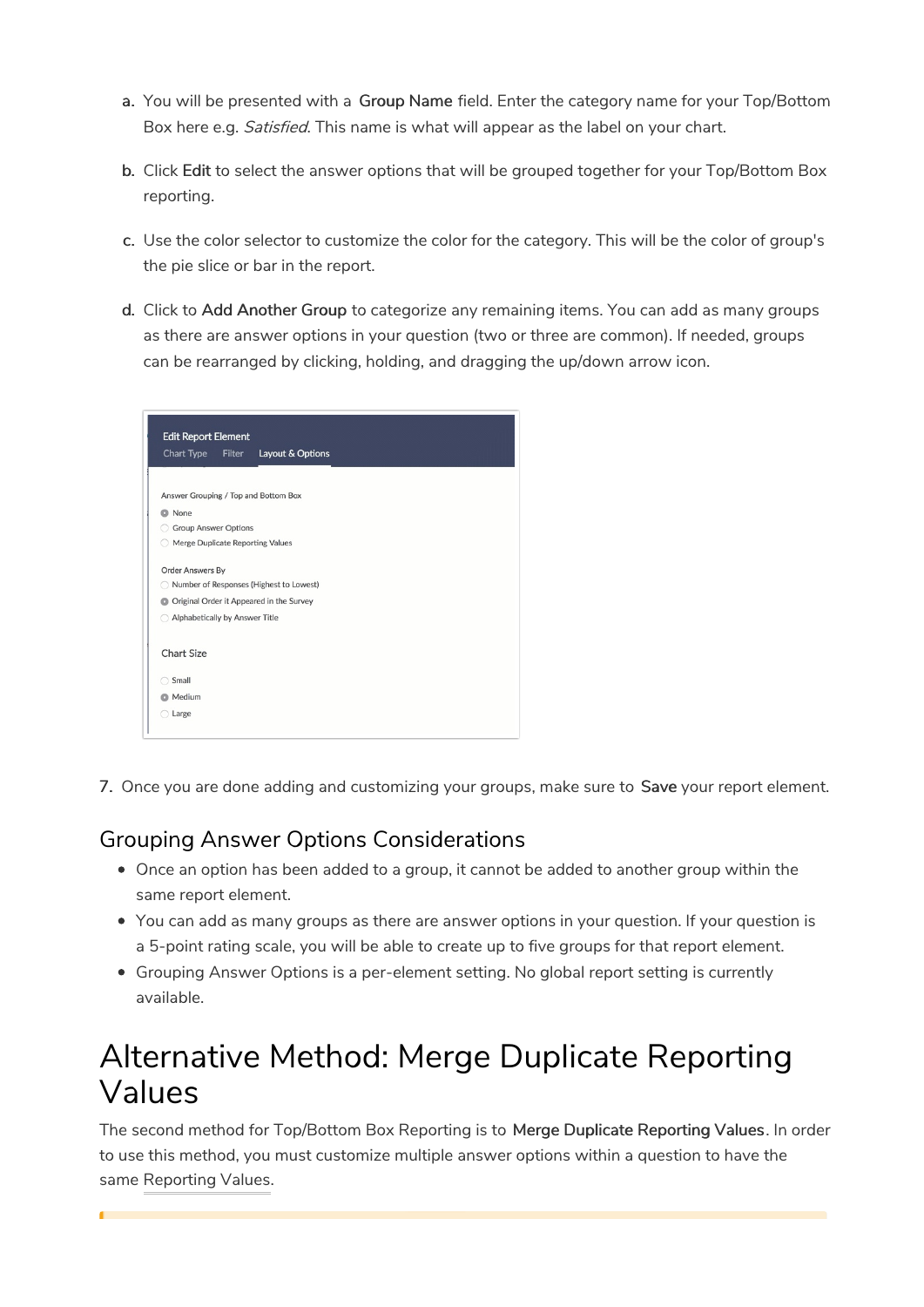Review the implications of duplicating reporting values.

- 1. Start by building your Rating (Likert Scale) question(s).
- 2. When adding your answer options define custom Own Reporting Values, giving the top box(es) the same reporting value(s) and the bottom box(es) the same reporting values. In our example:
	- o Very Satisfied and Satisfied answer options receive the reporting value of Satisfied
	- o Neutral, Dissatisfied, and Very Dissatisfied all receive the reporting value of Not Satisfied.

Note: There are a number of approaches to Top/Bottom Boxing. Some combine the Neutral option with either the top or the bottom category. Alternatively, Neutral can be left as its own (third) category.

| Multiple Choice Options                         | <b>Common Answer Library</b><br><b>Advanced Option Settings</b> |
|-------------------------------------------------|-----------------------------------------------------------------|
| OPTION                                          | REPORTING VALUE                                                 |
| Very Satisfied                                  | 1 面<br>$\mathcal{L}$<br>Satisfied                               |
| Satisfied                                       | 1 面<br>$\mathcal{L}$<br>Satisfied                               |
| Neutral                                         | 1 画<br>$\mathcal{L}$<br>Not Satisfied                           |
| Dissatisfied                                    | 1 面<br>$\mathcal{L}^{\mathcal{P}}$<br>Not Satisfied             |
| Very Dissatisfied                               | 1 面<br>$\mathcal{L}$<br>Not Satisfied                           |
| + Click to Add Option<br>Add "Other","N/A", etc | <b>Paste in Options</b>                                         |

- 3. When you are ready to report on your results, go to Results > Reports and create a Standard Report (or access an existing one).
- 4. Locate the reporting element for your Likert Scale question and click Layout & Options.
- 5. Scroll down to the Answer Grouping / Top and Bottom Box section. The None (default) option will be selected. Click on the option to Merge Duplicate Reporting Values and Save.

Your reporting element will now display your Likert Scale data grouped according to the Reporting Values that you provided in Step 2 above.

#### Duplicate Reporting Value Considerations

- Question Logic and Page Logic are based on reporting values. As such, if multiple answer options have identical reporting values, any logic based on those options will not work as expected.
- If you are planning to use a CSV/Excel Export of your raw data, please note that only the